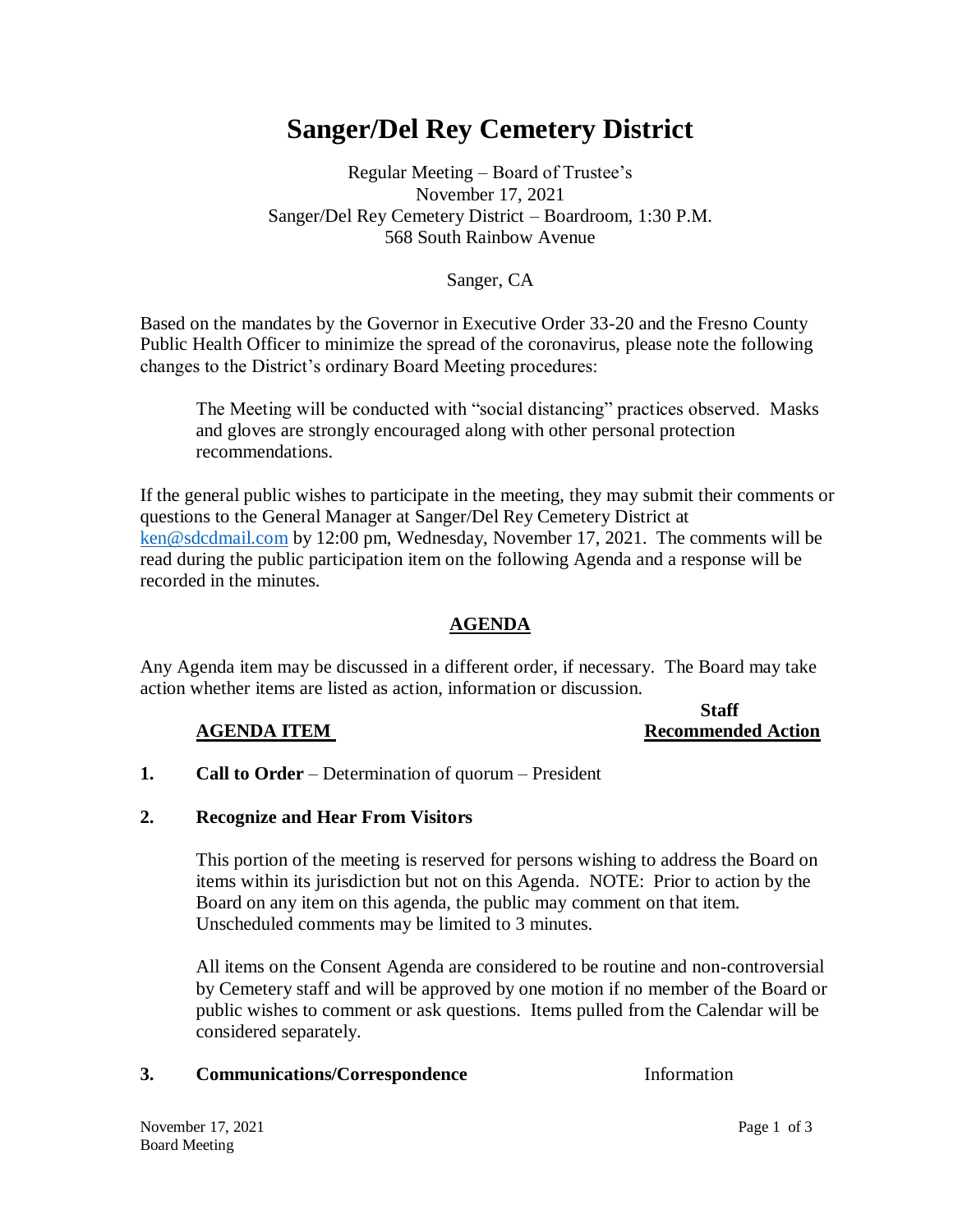|    | <b>AGENDA ITEM</b>                                                                                                                                | <b>Staff</b><br><b>Recommended Action</b>           |
|----|---------------------------------------------------------------------------------------------------------------------------------------------------|-----------------------------------------------------|
| 4. | <b>Consent Agenda:</b> The following items will be<br>Approved as one item if they are not excluded<br>from the motion adopting the consent.      | <b>Motion to Approve</b><br><b>Consent Calendar</b> |
|    | (a) Minutes – Review/amend and approve<br>Minutes of the prior meeting – October 20, 2021<br>(b) Meeting Schedule $-2022$<br>Review meeting dates | <b>Motion to Approve</b><br>Information             |
| 5. | <b>Bills Paid/Deposits Received</b><br>Review and ratify bills paid and deposits received<br>in October.                                          | <b>Motion to Ratify</b>                             |
| 6. | <b>Conference/Education Schedule</b><br>Review for information                                                                                    | Information                                         |
|    | <u>NEW BUSINESS – </u>                                                                                                                            |                                                     |
| 7. | 2020/21 Audit<br>Presentation of 2020/21 Audit<br>(Garry Riezbos, CPA, Adair and Evans)                                                           | <b>Motion to Receive/File</b>                       |
| 8. | <b>Future Development Projects</b><br>Discuss future development projects<br>(General Manager)                                                    | Information                                         |
| 9  | <b>Reports</b><br>a) Cemetery Operations                                                                                                          | Information                                         |

**10. CLOSED SESSION -** None needed.

# **NOTICE TO THE PUBLIC**

As provided in the Ralph M. Brown Act, Government Code Sections 54950 et seq., the Governing Board may meet in closed session with members of its staff and its attorneys. These sessions are not open to the public and may not be attended by members of the public. The matters the Board will meet on in closed session are identified appropriately in open session as requiring immediate attention and arising after the posting of the agenda. Any public reports of action taken in the closed session will be made in accordance with Government Code sections 54957.1.

# **11. OTHER BUSINESS**

Comments:

November 17, 2021 Page 2 of 3 Board Meeting

(a) Public Information